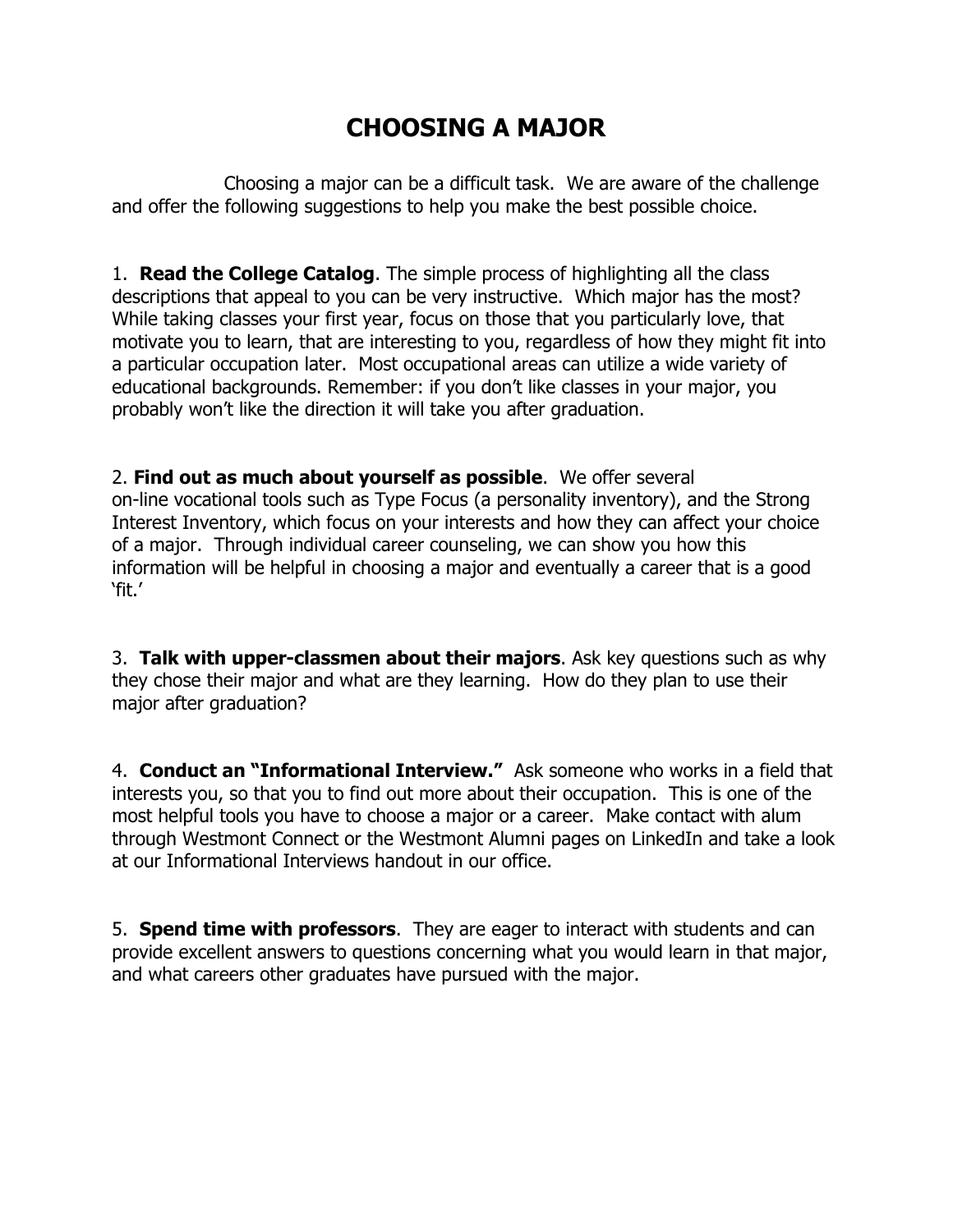## **"MAJOR" MYTHS & TRUTHS**

Below are some of the myths related to the choosing-a-major process as well as some truths to consider when making your decision. Reviewing these can help to guide you toward choosing the right major for you.

## **Myths**

- It is preferable to avoid making a decision than to make a "wrong" decision.
- Decisions on a major are irrevocable and of life and death importance.
- A wrong decision is a failure.
- Deciding against a certain major now means I am giving up that option forever.
- When choosing a major, it's most important to please the significant other people in my life.
- There is one (and only one) right major for me, and true happiness is impossible until I find it.
- My major can or must meet all of my needs and utilize all of my abilities.
- If I really "had my head together" I would know exactly what major to choose.

## **Truths**

- Experts predict that people will make an average of three career changes and work 7 to 10 jobs during their lifetime.
- Many of the job titles in existence today will be out of circulation in the next decade.
- Within 3-5 years, more than 50% of all college graduates are doing work having little or no relation to their college major.
- Those students who enter college with their major undeclared, are more certain of their career direction by the end of their sophomore year than those who declared a major upon entering.
- Finding a job related to a college major is not essential for job satisfaction.
- Men and women who considered their jobs to be closely related to their major seemed to be no more satisfied with their work than others.
- Those who chose majors late in their college experience were equally satisfied with their eventual employment.
- It is not practical to choose a "practical" major that you do not enjoy and do well in. Employers want to see that you have done outstanding work in *whatever* you have chosen to study.